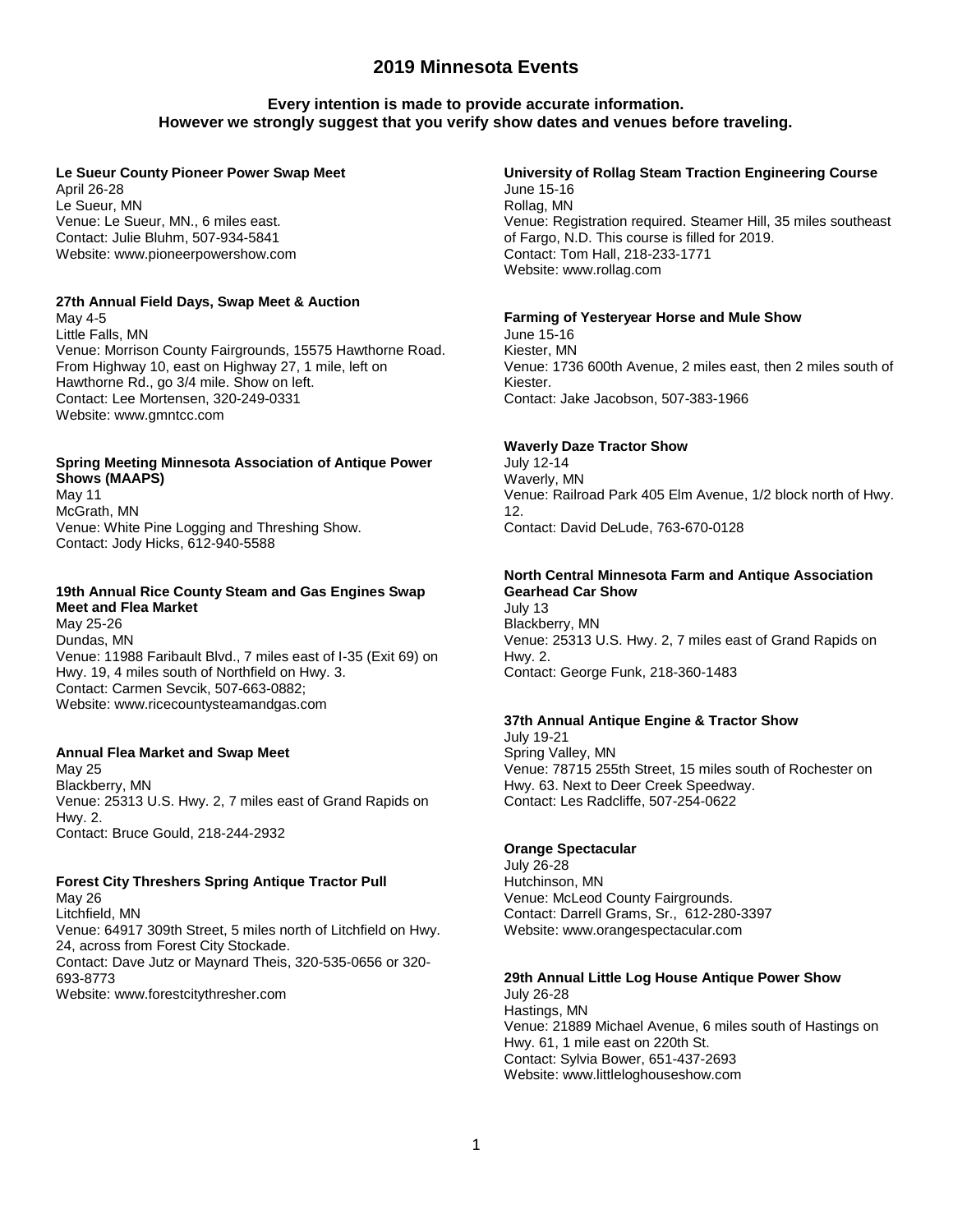#### **Rose City Threshing and Heritage Festival**

July 27-28 Miltona, MN

Venue: From Miltona – 4 miles east turn left on County Rd. 66 two and a half miles north around curve one and a half mile east you will see signs at the show grounds. From Brownerville – about 14 miles west you will come to Rose City, County Rd. 66, keep going west about 2 miles you will see signs at the show grounds.

Contact: Karen Kuhnau, 218-943-5631

### **56th Annual Scott-Carver Threshers Harvest Festival**

August 2-4 Jordan, MN Venue: Threshers Park east of Scott County Fairgrounds. Take US Hwy. 169 to Co. Road 9 (stop lights), go north 2 blocks to W. 190th St, turn left to Fairview Lane, turn left. Contact: Wes Boettcher, 952-687-7687 Website: www.scottcarverthreshers.org

#### **Lake of the Woods Steam & Gas Show**

August 3-4 Roosevelt, MN Venue: 9 miles north of Roosevelt on Rocky Point Road (Co. Road 17). Contact: William Olson, 218-442-6381 Website: www.wiktel.net/lowsteam

## **Pioneer Power Good Old Days & Threshing Show**

August 3-4 Hanley Falls, MN Venue: Minnesota's Machinery Museum, St. Hwy. 23. Contact: 507-768-3522 Website: www.mnmachinerymuseum.com

## **Park Rapids Antique Tractor and Engine Club Field Days**

August 3-4 Park Rapids, MN Venue: 1008 8th Street East. East side of Park Rapids City – From Minn. Hwy 34, Go 1/2 Mile S. on Cty Rd. 6. Contact: Noel Allard, 218-732-5100

#### **Lake Lillian Fun Days Tractor Pull**

August 4 Lake Lillian, MN Venue: South City Park. Contact: Chuck Molitor, 320-905-4674 Website: www.wcapc.org

#### **Heritage Days**

August 8-11 East Grand Forks, MN Venue: Hwy. 220 North. Contact: Kim Nelson, 218-779-3034 Website: www.egfheritage.com

#### **Minnesotans Go-Pher Cockshutt Club 10th Annual Regional Show at the Almelund Threshing Show**

August 9-11 Almelund, MN Venue: 17760 St. Croix Trail, Taylors Falls. On Highway 95 about halfway between North Branch and Taylor Falls. Contact: Gordy Lefebvre, 612-210-9668 Website: www.mngophercockshutt.com

#### **2019 Annual Almelund Threshing Show**

August 9-11 Almelund, MN Venue: 17760 St. Croix Trail, Taylors Falls. Between Taylors Falls and North Branch. Contact: Mark Strand, 651-829-1242 Website: www.almelundthreshingco.org

### **Days of Yesteryear**

August 10-11 Rochester, MN Contact: Marlys Ohnstad, 507-288-2790 Website: www.mhrt.org

#### **35th Annual Steam and Threshing Show**

August 10-11 Blackberry, MN Venue: 25313 U.S. Hwy. 2, 7 miles east of Grand Rapids on Hwy. 2. Contact: Bruce Gould, 218-244-2932

#### **49th Annual Nowthen Historical Power Threshing Show**

August 16-18 Nowthen, MN Venue: 7415 Old Viking Blvd. N.W., or 6 miles northeast of Elk River. Contact: Joe Lewerenz, 763-744-7290 Website: www.nowthenthreshing.com

## **Lake Itasca Region Pioneer Farmers 44th Annual Show**

August 16-18 Bagley, MN Venue: Intersection of MN Hwy. 200 and north entrance to Itasca State Park. Contact: Earl Hemmerich, 218-963-4495

#### **Heritage Hill Threshing Show**

August 16-18 Montevideo, MN Venue: 4 miles east of Montevideo on Hwy. 7. Contact: Chip Grube, 320-815-5791 Website: www.heritagehill.us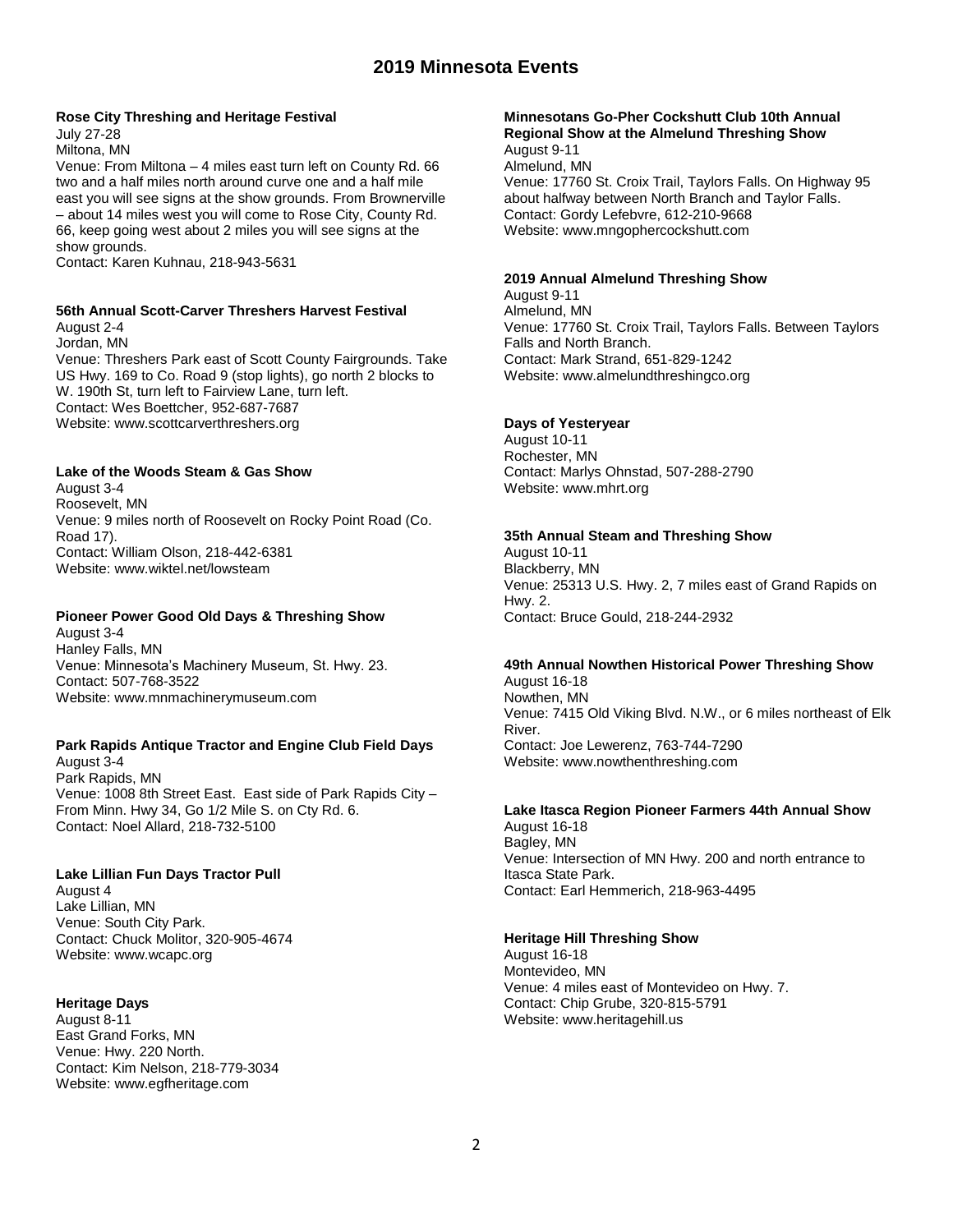#### **Forest City Threshers Show**

August17-18 Litchfield, MN Venue: 64917 309th Street, 5 miles north of Litchfield on Hwy. 24, across from Forest City Stockade. Contact: Dale Loch, 320-535-0656 or 320-693-8773

#### **Butterfield Steam and Gas Engine Show**

August 17-18 Butterfield, MN Venue: West of Butterfield on Co. Rd. 2, just off St. Hwy. 60. Contact: David Buhler, 507-380-3290 Website: www.butterfieldmn.com

### **46th Annual Le Sueur County Pioneer Power Show**

August 23-25 Le Sueur, MN Venue: Le Sueur, 6 miles east. Contact: Bill Thelemann, 952-994-2743 Website: www.pioneerpowershow.com

#### **58th Annual Lakehead Harvest Show**

August 23-25 Esko, MN Venue: 4 miles north of Esko on St. Louis River Road. (1/2 way between Duluth & Cloquet). Contact: Bill Ritchie, 218-310-1345 Website: www.lakeheadharvest.org

## **England Prairie Pioneer Days**

August 23-25 Verndale, MN Venue: 14229 County Road 1. From U.S. Hwy. 10 S., approx. 1 mile on Wadena Co. Road 23, 2-1/2 miles west on Co. Road 1. Contact: Shelly Dukowitz, 218-296-2611 Website: www.england-prairie.org

#### **St. Charles Gladiola Days Tractor Show**

August 23-25 St. Charles, MN Venue: Winona County Fair Grounds. Contact: Tim or Terry Jones, 507-251-4565 or 507-259-6014

#### **White Oak Antique Farm Show**

August 24-25 Deer River, MN Venue: 1655 Division Street. One mile north on Hwy. #6. Contact: Stanley Grunenwald, 218-326-5134 Website: www.whiteoaktractorclub.org

#### **44th Annual Finn Creek Summer Folk Festival**

August 24-25 New York Mills, MN Venue: 3 miles east on Hwy. 10 to Hwy. 106, south 2-1/2 miles, 1/2 mile west on 340th Street. Contact: David Witikko, 218-385-3439 Website: www.finncreek.org

#### **54th Annual Donnelly Threshing Bee**

August 24-25 Donnelly, MN Venue: East edge of Donnelly. Contact: Harry Kruize,320-246-3337 Website: www.donnellythreshingbee.com 320-246-3337

#### **Western Minnesota Steam Threshers Reunion**

August 30-September 2 Rollag, MN Venue: 12 miles south on Highway 32 Contact: Peter Mandt, 701-212-2034 Website: www.rollag.com

## **33rd Annual JI Case Exposition**

August 30-September 2 Rollag, MN Venue: Hosted by Western Minnesota Steam Threshers. Contact: Mark Corson, 219-663-6234 or 219-669-6319; Local contact Eric Nelson, 701-261-5171. Website: www.caseheritage.org

#### **45th Annual Rice County Steam and Gas Engines Show**

August 30-September 1 Dundas, MN Venue: 11988 Faribault Blvd. 7 miles east of I-35 (Exit 69) on Hwy. 19, 4 miles south of Northfield on Hwy. 3. Contact: Carmen Sevcik, 507-663-0882 Website: www.ricecountysteamandgas.com

## **41st Annual White Pine Logging & Threshing Show**

August 31-September 2 McGrath, MN Venue: 85 miles north of Minneapolis/St. Paul-take I-35 Exit 195 Finlayson/Askov to State Highway 18. Go 20 miles west to Aitkin County Rd. 61 north 1.5 miles, or Junctions State Highway 65 & 18, 2 miles east on 18 to Aitkin County 61, north 1.5 miles. Contact: John Langenbach, 651-433-5067